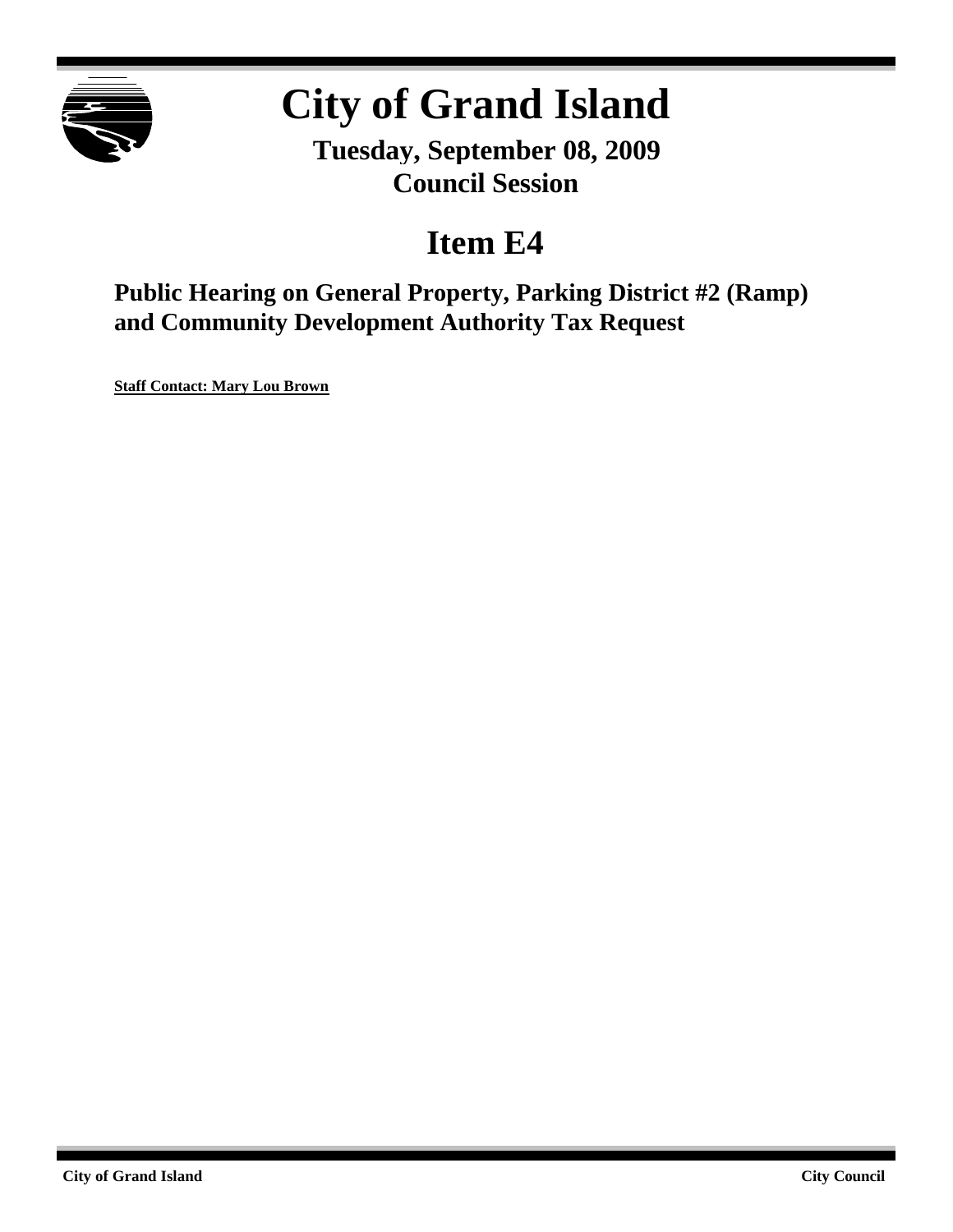# **Council Agenda Memo**

| From:           | Mary Lou Brown, Finance Director                                                                                                                              |
|-----------------|---------------------------------------------------------------------------------------------------------------------------------------------------------------|
| <b>Meeting:</b> | September 8, 2009                                                                                                                                             |
| Subject:        | <b>Public Hearing and Resolution Approving General</b><br>Property, Parking District No. 2 (Ramp) and Community<br><b>Redevelopment Authority Tax Request</b> |
| Item $\#$ 's:   | $E-4 & 1-1$                                                                                                                                                   |
| $Presenter(s):$ | Mary Lou Brown, Finance Director                                                                                                                              |

#### **Background**

Nebraska State Statute 77-1601-02 requires that the City of Grand Island conduct a public hearing if the property tax request changes from one year to the next. Our general property tax request increased from \$5,711,871 for FY2008-2009 to \$6,406,867 for FY2009-2010, an increase of \$694,996. This increase includes \$514,069 related to the mill levy increase and \$180,927 related to the increased valuation.

The property tax request for Parking District No. 2, also known as the Parking Ramp (Fund 271), decreased from \$9,000 for FY2008-2009 to \$8,000 for FY2009-2010. The levy for Parking District No. 2 decreased by 8.7%; the district's valuation decreased 2.6%. This is the seventh consecutive year that the tax asking has been reduced or held the same for the Parking Ramp.

The property tax request for the Community Redevelopment Authority decreased from \$475,000 in FY2008-2009 to \$425,000 for FY2009-2010. This represents a decrease in the CRA's levy of 13.1% and a 10.5% decrease in tax dollars.

#### **Discussion**

The City Council needs to pass a resolution by majority vote setting the property tax request for the general property tax at \$6,406,867, the Parking District No. 2 property tax at \$8,000 and the Community Redevelopment Authority property tax at \$425,000. The property tax request was published in the Grand Island Independent on September 3, 2009. It is appropriate at this time to solicit public comment. The action is contained under Resolutions. This represents the final action to be taken on the FY2009-2010 Budget.